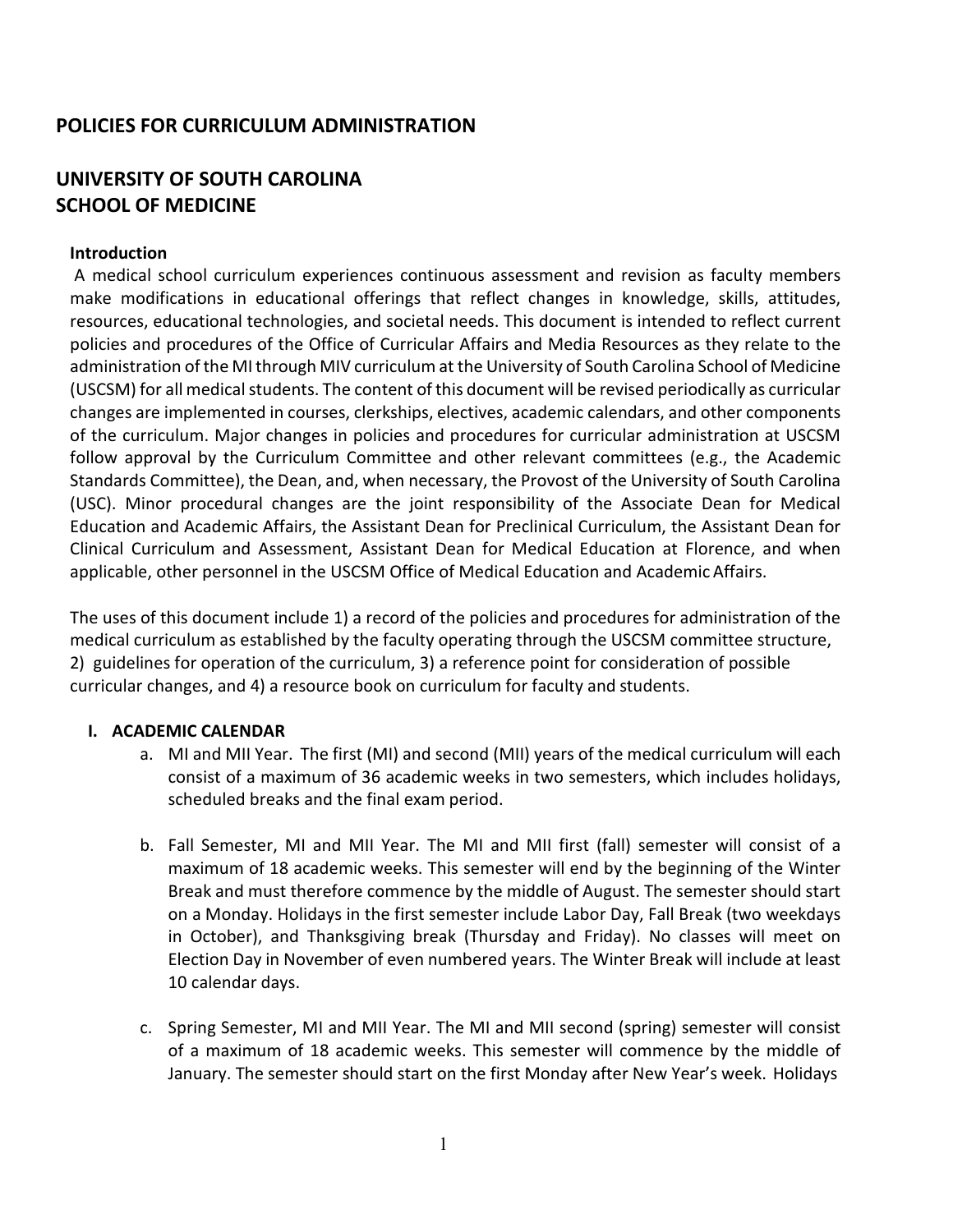in the second semester include the Dr. Martin Luther King, Jr. University Service Day and a one-week Spring Break; the semester will end by the third week of May.

- d. Contact Hours. Course directors are encouraged to limit contact hours to allow students to individualize their academic preparation. Educational engagement hours (i.e. didactic and self-directed learning) for medical students in the preclinical curriculum is not to exceed 20 hours of required educational activity per week when averaged over the total semester's weekly class schedules. An additional 10 hours of scheduled group activity (e.g. laboratories, small group case-based sessions, problem based learning) is allowed per week. The academic workload expectations for each course (i.e. the assigned period of contact hours allotted to a course each week) will correspond to the number of assigned credit hours. Each self-directed learning hour is given the same weight as a didactic hour when calculating a course's contact hours.
- e. Semester Schedules. All MI and MII courses should be scheduled during specific blocks of the academic schedule (i.e., during a semester). In addition, all courses should be taught in the hours assigned. Review sessions, help sessions, make-up sessions, or make-up exams cannot be scheduled during another courses' scheduled time. Any exceptions must receive prior approval from the Assistant Dean for Preclinical Curriculum and all course directors whose courses are scheduled during that time.
- f. Fifty-minute Classes. Each contact hour provided in a lecture format includes a 50-minute lecture and a 10-minute break. Faculty members should begin lectures on time and conclude lectures at 10 minutes before each hour.
- g. MIII Year.
	- i. The third (MIII) year of the medical curriculum will consist of 49 academic weeks. The MIII and MIV years will commence on the same day when possible.
	- ii. MIII students will have a two-week vacation during the Winter Break.
	- iii. The 49 weeks of the MIII year are divided into 1 twelve-week clerkship, 2 eight week clerkships, 3 six-week clerkships, and 2 one-week elective periods, with one clerkship devoted to each of seven clinical disciplines: Family Medicine (6 weeks), Internal Medicine and Neurology (12 weeks), Obstetrics and Gynecology (6 weeks), Pediatrics (8 weeks), Psychiatry (6 weeks), and Surgery (8 weeks). Each student is also scheduled for one of the two intersession weeks in the spring of every MIII year.
- h. MIV Year.
	- i. The fourth (MIV) year of the medical curriculum will consist of 41 academic weeks. The MIII and MIV years will commence on the same day when possible.
	- ii. MIV students will have a two-week vacation during the Winter Break.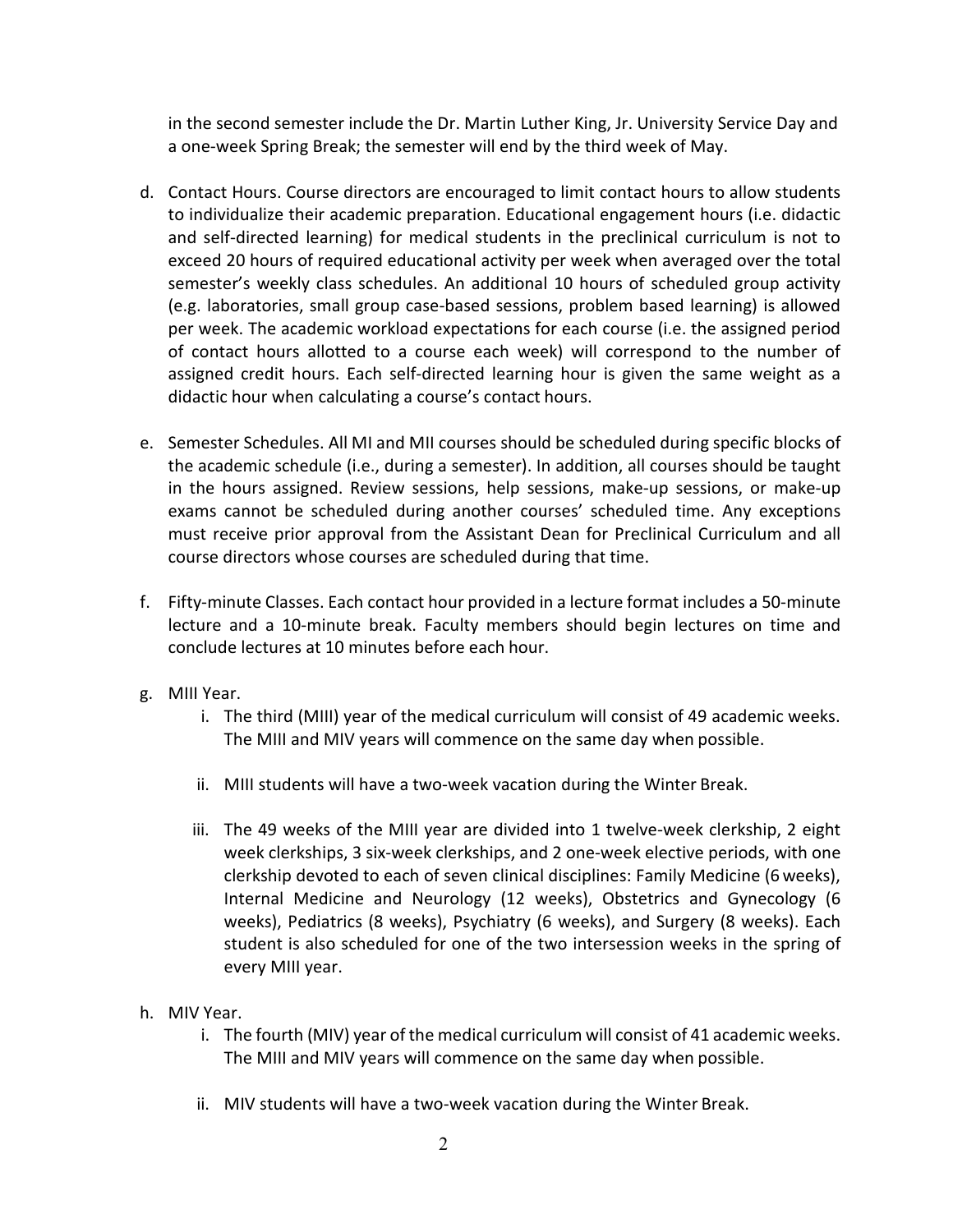- iii. The 41 weeks of the MIV year are scheduled as follows: four weeks of a required Acting Internship; four weeks of a critical care experience; two four-week rotations in either Internal Medicine, Pediatrics or Surgery (two selections must not be in the same discipline); one week of required Capstone; 4 weeks of board prep; 12 weeks of elective rotations; and two additional four-week electives or vacation periods, at the discretion of the student.
- i. Calendar Preparation. The Office of Curricular Affairs and Media Resources, in consultation with the Office of Student and Career Services, will prepare the MI, MII, MIII, and the MIV academic calendars.
- j. MIII and MIV Rotation Schedules. Lotteries for  $3<sup>rd</sup>$  and  $4<sup>th</sup>$  year selections will be held each spring using the OASIS electronic scheduler. Student requests will be taken into account and, when possible, honored during this assignment process. An off-cycle student will be placed in available rotations on his/her return to school.
- k. Academic Calendar Approval. All academic calendars and revisions thereof must be approved by the Curriculum Committee and the Dean prior to publication and at least 6 months prior to the commencement of the academic year in which the proposed calendar or calendar revision is to be implemented.
- l. Curricular Changes. Any substantive change in the curriculum, as defined by the Curriculum Committee Handbook, must be introduced and approved by the Curriculum Committee and the Dean at least six months prior to the beginning of the semester in which the curricular change is to be implemented. The Chair of the Curriculum Committee will ensure that decisions of the Curriculum Committee are reported regularly to the Dean.

### **II. ACADEMIC REQUIREMENTS**

- a. MI. Completion of all required MI course work with a passing grade (C or better) is required for promotion to the MII year.
- b. MII. Completion of all required MII course work with a passing grade (C or better), achieving a Step I equivalent passing grade on the Comprehensive Basic Science Examination, and subsequently passing the USMLE Step I are required for promotion to the MIII year. MII students will be permitted to start MIII year pending notification of Step I results.
- c. Core Clerkships. All core MIII clerkships will be taken in residence at the USC School of Medicine-Columbia or at the Florence regional campus. Up to four M-IV rotations may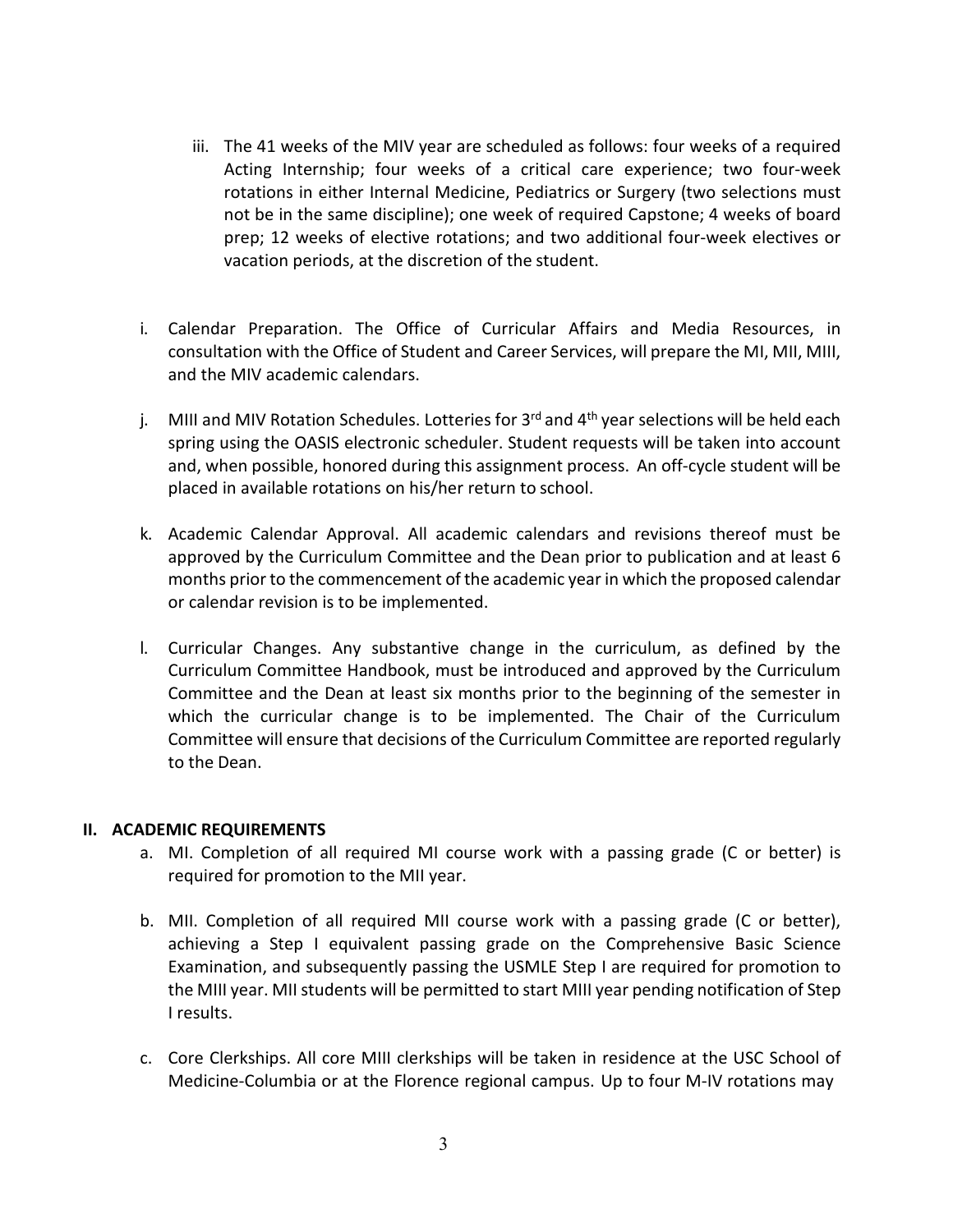be taken as extramural rotations, to include any of the required rotations except Capstone.

- d. MIII. Completion of all required MIII clinical clerkships with a passing grade (C or better) is required for promotion to the MIV year.
- e. MIV. Elective Schedules. Each student's MIV elective schedule must be approved in advance by the student's advisor and/or by the Assistant Dean for Clinical Curriculum and Assessment, who will review the schedule for its educational appropriateness.
- f. All Academic Experiences of Equal Importance. Each course and clerkship (regardless of the number of credit hours assigned) will be considered to be of equal importance for purposes of promotion.
- g. MD/Ph.D. The regulations governing the administration of the MD/Ph.D. program have been approved by the USCSM and the USC Graduate Council, as appropriate. Information for each program is contained in the USCSM bulletin.

### **III. EXAMINATIONS**

- a. Coordination of Semester Examinations. The Assistant Dean for Preclinical Curriculum, in consultation with MI and MII course directors, will coordinate all semester examinations and prepare an examination schedule for each MI and MII semester such that no more than two major (one hour or more) examinations will occur in any calendar week, and that there will be a minimum of one calendar day between major examinations. Each MI and MII course director shall submit a daily topic schedule and proposed examination dates to the Assistant Dean for Preclinical Curriculum at least two months prior to the beginning of each semester. The final semester examination schedule should be completed by the Assistant Dean for Preclinical Curriculum and distributed to course directors at least two weeks prior to the beginning of each semester. Semester examinations will not be rescheduled once classes begin.
- b. MI and MII Final Examination Schedules. Final examinations in a MI or MII course should take place during the final examination period. The day and time of the final examination for each MI and MII course will be determined by the Assistant Dean for Preclinical Curriculum. A one to three-day-long "Reading Days" period will proceed the final examination period. No instructional activity shall take place in any course during "Reading Days", including review sessions. No course shall have its final examination period during time scheduled for instruction without the prior approval of the Assistant Dean for Preclinical Curriculum.
- c. Curriculum Accommodations. USCSM will provide reasonable accommodations for students with documented disabilities. Students wishing to request accommodations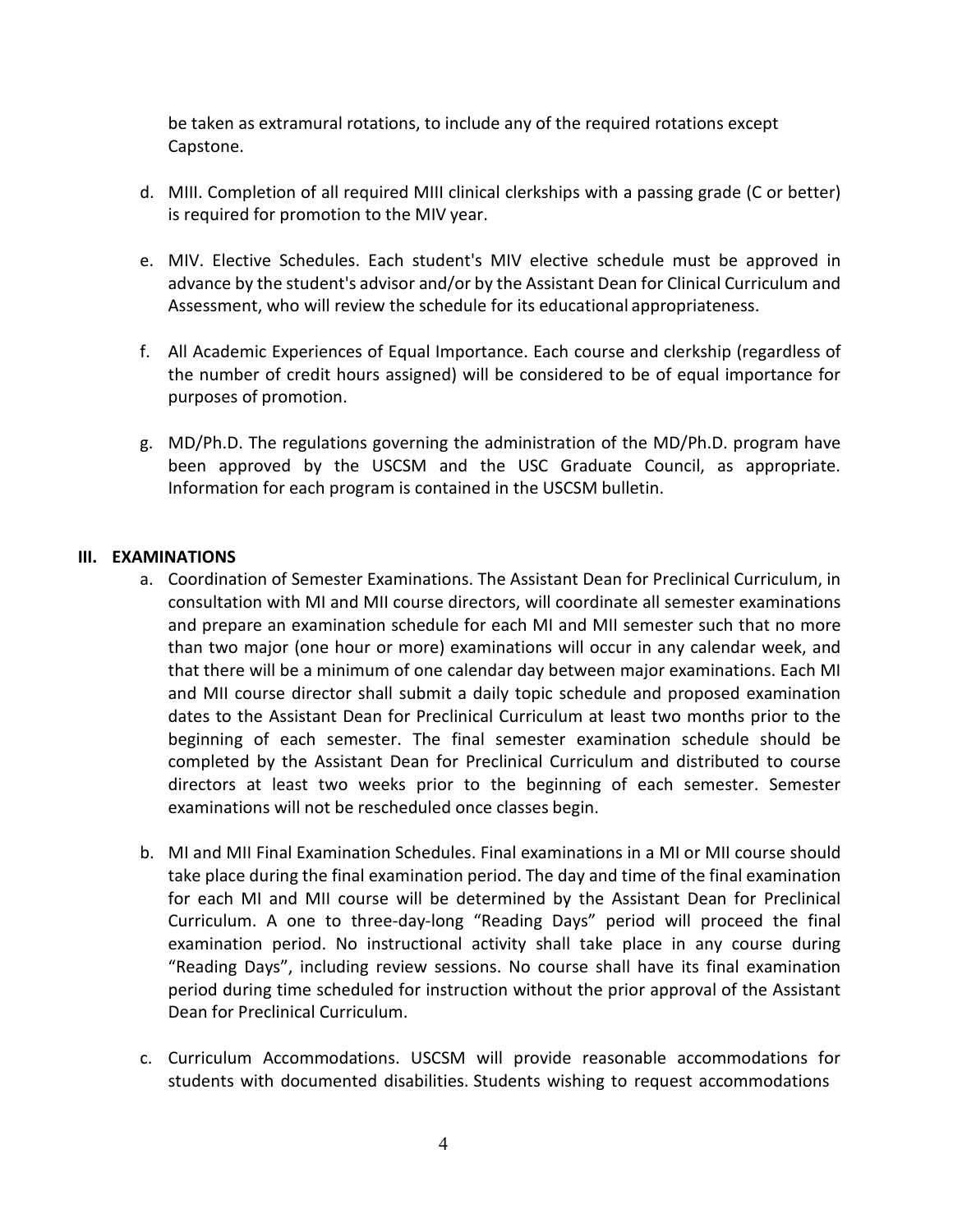should make application to USC Disability Services. Once accommodations are approved, the USCSM will be notified. The application must be made in a timely manner prior to any coursework for which accommodation is requested. The Assistant Dean for Preclinical Curriculum, when indicated, will advise course directors and other pertinent faculty as to the nature and extent of the accommodations to be provided. The USCSM, through the ad hoc subcommittee of the Curriculum Committee, appointed by the Chair, retains the right to request additional information, including test results and diagnostic information from a qualified professional, concerning accommodations that extend beyond the following: extended time for written exams, a separate room for exams, and a note taker. Students receiving accommodations will be held to the same technical standards for graduation as other students. (USCSM bulletin)

#### **IV. GRADING**

- a. MI and MII Courses. All MI and MII courses will record a grade at the end of each semester by the deadline established by the School of Medicine Registrar.
- b. MIII and MIV Clerkships and Electives. All MIII and MIV clerkships and electives will record a grade within four weeks of the conclusion of the clerkship or elective.
- c. Continuing Courses. Any MI or MII course that extends beyond one semester in length shall have its total number of credit hours divided into two semesters, with a grade assigned at the conclusion of each semester.
- d. Departmental Grading Policies. Grading of medical students is the responsibility of each individual department. At the beginning of each course, clerkship, and elective, each department, through the course director, will provide to students and the Office of Curricular Affairs and Media Resources, in writing or through online access, an explanation of the method(s) of evaluation and the grading system to be utilized in the course, clerkship, and elective. These policies will remain in effect for that course, clerkship, or elective for the entire academic year.
- e. Standardization of Alphabetic vs. Numeric Grades. The relationship between numeric and alphabetic grades in courses has been standardized, asfollows:

| i. $100 - 90$ | A  |
|---------------|----|
| ii. $89 - 85$ | B+ |
| iii. 84–80    | B. |
| iv. $79 - 75$ | C+ |
| v. $74 - 70$  | C. |
| vi. $69 - 65$ | D  |
| vii. Below 65 | F. |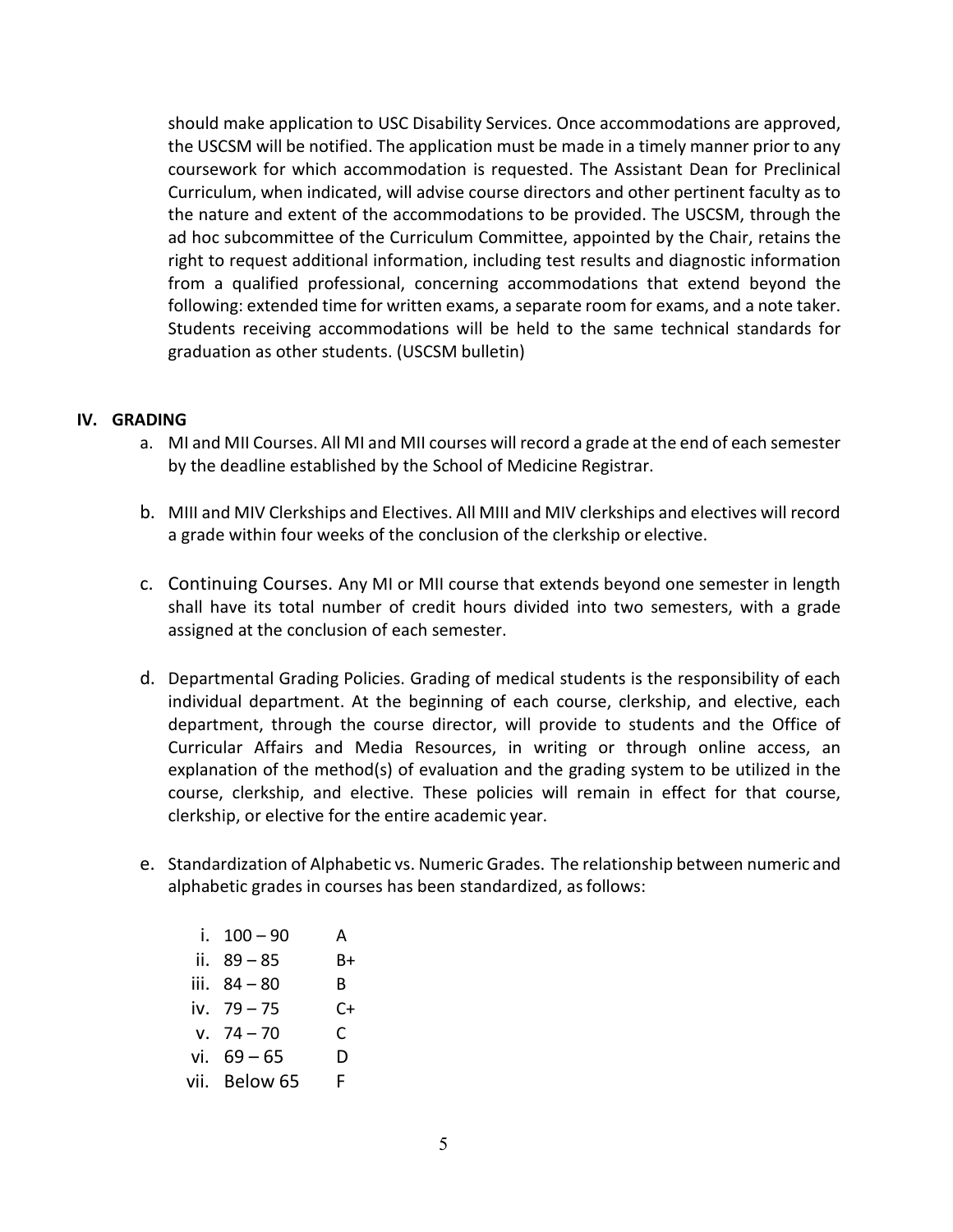- f. Rounding of Numeric Grades. Any final numeric grade in a course or clerkship whose first decimal place is calculated to be .5 to .9 shall be rounded up to the next whole number, while grades whose first decimal place is calculated to be .0 to .4 should be rounded down to the lower number.
- g. Grading System. The following grading system will be utilized for courses, clerkships, and electives at USCSM. Courses graded **D** or lower cannot be applied towards the medical degree and must be repeated.

| Superior             | А  | 4.0 |
|----------------------|----|-----|
| Above Average        | B+ | 3.5 |
|                      | B  | 3.0 |
| Satisfactory         | C+ | 2.5 |
|                      | C  | 2.0 |
| <b>Below Average</b> | D  | 1.0 |
| Failure              | F  | 0.0 |

Other Symbols. The following symbols may also be utilized for courses, clerkships, and electives at USCSM; these grades do not carry grade points.

- i. S or P Satisfactory or pass to be used in evaluating work done on a pass-fail basis.
- ii. U Unsatisfactory or failure to be used in evaluating work done on a pass-fail basis
- iii. W Withdrawal passing, or without penalty, from a course
- iv. WF Withdrawal failing, or with penalty, from a course
- v. AUD Course was carried on an audit basis
- vi. I Incomplete failure to complete some portion of the assigned work in a completed course
- vii.  $NR No$  report to be used in the absence of any of the above grades; a temporary mark which can be used only when no grade has been assigned and is replaced subsequently by a regular grade.
- h. GPA. The grade point average (GPA) is calculated by dividing the total grade points earned by the hours attempted for credit. An incomplete grade is automatically included as a failure (F) in a student's GPA until such time as the final grade is submitted.
- i. Narrative Evaluations in the MI and MII Courses. A Student Non-cognitive Performance Evaluation form is used to assess student performance in small group or in other instructional activity where professionalism and communication ability can be measured. A student should receive a copy of the evaluation with the original being placed in his/her permanent file. Any serious professionalism issues should be directed to the Director of Student and Career Services. At the end of each semester, MI and MII course directors will be asked to provide a narrative evaluation, in addition to the letter grade, for a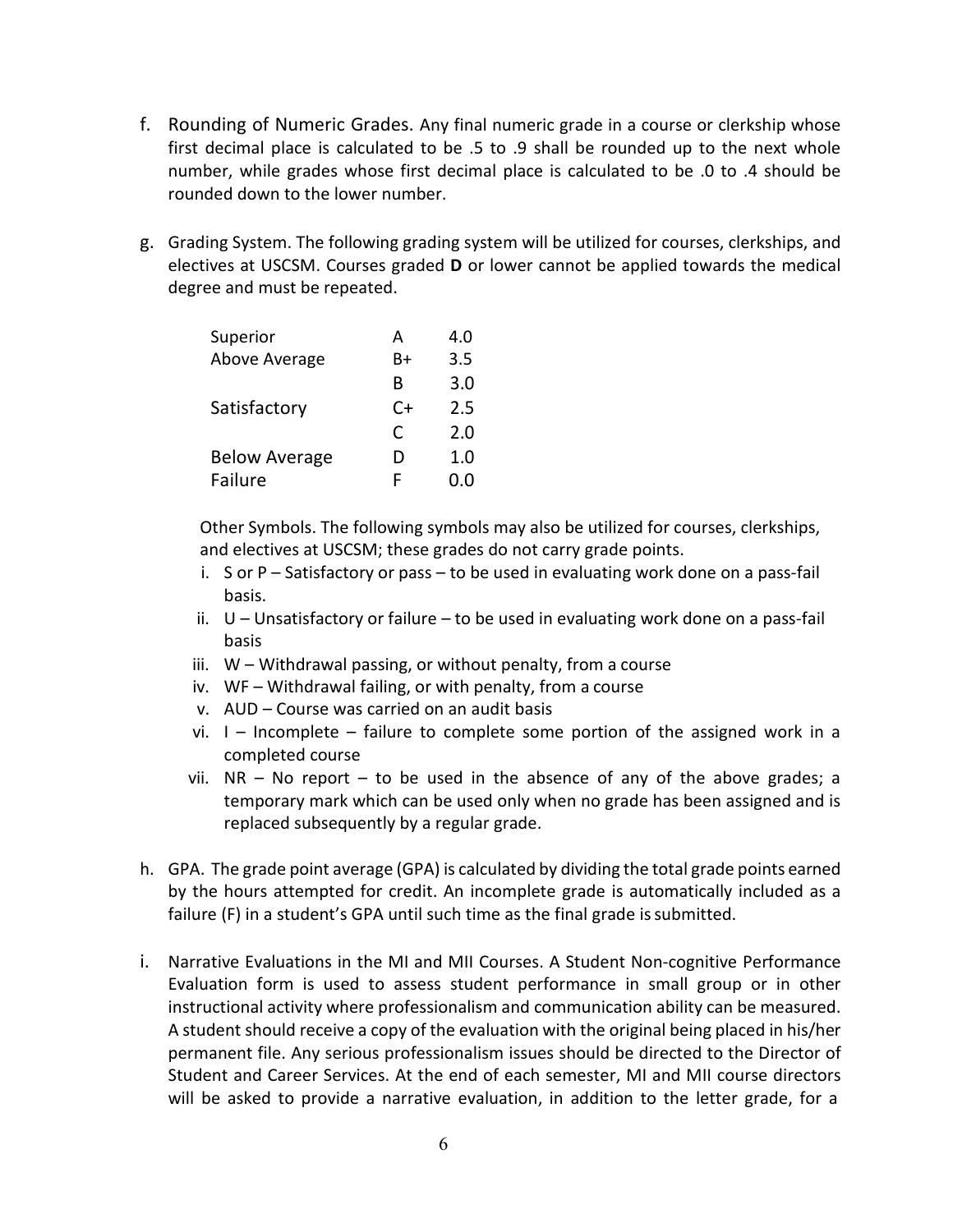student receiving a D or F grade in any MI or MII course. In addition, an MI and MII course director has the option of providing narrative evaluation for any other student exhibiting extraordinary behavior (positive or negative) during a course.

- j. Narrative Evaluations in MIII and MIV Clerkships. All MIII and MIV clerkships will provide narrative evaluations of students' performance in those clerkships. These narrative evaluations will address students' knowledge, skills, attitudes, and behaviors.
- k. Policy on Evaluation on Personal and Professional Conduct. Assessment of a student enrolled in MIII and MIV clerkships and electives will include an evaluation of the student's personal and professional conduct during the clerkship or elective according to the Policy on Evaluation of Personal and Professional Conduct.
- l. Use of NBME Subject Exams in Required Clinical Clerkships. Effective with the 2000-2001 academic year each required MIII clinical clerkship of either six, eight, or twelve weeks duration will utilize the appropriate NBME subject examination in the assessment of student performance in the clerkship. MIII clinical clerkship directors will utilize the twodigit scores in the grading and reporting of NBME shelf tests. Effective with the 2002-2003 academic year, all required MIII clinical clerkships established the 5th percentile as the minimum passing score for their respective NBME subject examinations. The percentile table used for calculating pass/fail status and for reporting on the students' clerkship evaluations is to be from the total year column on the most recent Academic Year Norms for Examinee Performance report.

Any student failing the NBME subject exam test in a clerkship will receive an incomplete grade in that clerkship, but he/she will be permitted to continue on to other clerkships. Students failing a (one) subject exam in periods 1, 2 and 3 of the MIII year will retake that exam in January. Those failing a (one) subject exam in periods 4, 5, and 6 will retake that exam in July. Exams will be scheduled for either the second or third Friday in the appropriate month depending on rotation scheduling.

A student who fails two subject exams in a semester will be pulled from the fourth rotation block (for failures in rotations 1, 2, and/or 3) or from the first rotation of the M-IV year (for failures in rotations 4, 5, and/or 6). Retakes for the two failed exams will occur during those times for the rotations from which the student was pulled.

Any student who fails a subject exam in three different clerkships over the third year will be immediately pulled from his/her current rotation and be required to appear before the Academic Review and Promotions Committees.

Any student who fails the same subject exam a second time receives a failing grade for the clerkship, and that student is referred to the Academic Review and Promotions Committees and ultimately the Dean. At a minimum, the student will be required to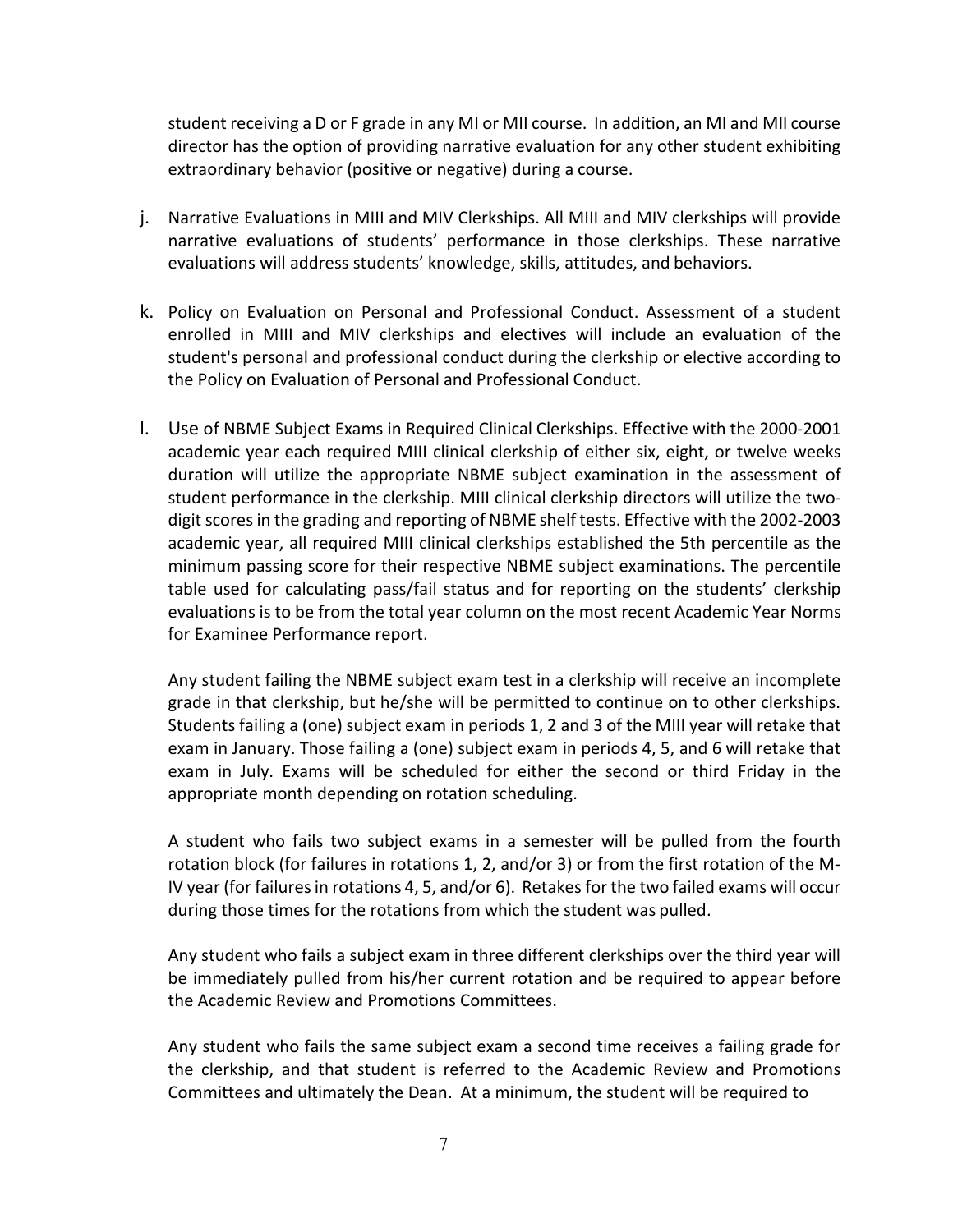repeat the clerkship in its entirety. For those students who have failed more than one exam initially and then fail the retaken exam, an anticipated graduation date in May of the fourth year may be in jeopardy, particularly if the initially failed exam was in the spring semester of the third year.

### **V. UNITED STATES MEDICAL LICENSING EXAMINATIONS (USMLE)**

- a. USMLE, Step 1 and Step 2 Requirement. Students at USCSM are required to pass Step 1 and Step 2 (Clinical Knowledge and Clinical Skills) of the United States Medical Licensing Examination (USMLE) prior to graduation. A USCSM student must be enrolled at USCSM in order to take Step 1 or 2 of the USMLE. A student will be permitted to attempt Step 1 and 2 of the USMLE three times. Failure on the third attempt will result in a student being subject to dismissal from USCSM.
- b. Step 1, USMLE. A student must receive a passing grade on Step 1 of the USMLE as designated by the National Board of Medical Examiners (NBME) in order to be promoted to the third year and to progress to third-year clerkships. Second-year students are required to complete applications for Step 1 during the second year in sufficient time to request test dates before the start of the MIII year. The student is to take Step 1 prior to beginning any third year clinical clerkship or elective. Students who have taken Step 1, but not received a passing score will be allowed to start the first clerkship, but will not be officially promoted until a passing score is received.
- c. As part of the preparation to sit for the USMLE Step 1, students must receive an equivalent passing score (as determined by the SOM) on the NBME Comprehensive Basic Science Exam (CBSE) prior to taking the USMLE Step 1 exam. The CBSE will be administered at the SOM at least three times between the end of final exams of the M-II year and the beginning of M-III Orientation.
- d. Students who have not passed the CBSE by the beginning of M-III Orientation will be placed on administrative leave and will not be registered for the M-III year and referred to the Financial Aid Officer. A passing score on the CBSE and the USMLE Step 1 exam will be required to start rotations.
- e. The SOM will offer at least five opportunities, the dates of which will be determined and published annually, to take and pass the exam by August  $1^{st}$ . If by August  $1^{st}$  a student has not successfully passed the CBSE the student will be referred to the Academic Review Committee.
- f. If a student is allowed to continue to take the CBSE, the exam will be administered at the SOM's discretion no more than once a month between September and April, and the student must pass both the CBSE and USMLE Step 1 before beginning a clinical rotation. Likewise, a student who requests a leave of absence to allow for additional preparation for the CBSE and/or USMLE Step 1 must past both exams prior to beginning a clinical rotation.
- g. A student who sits for USMLE Step 1 without having passed the CBSE will be considered in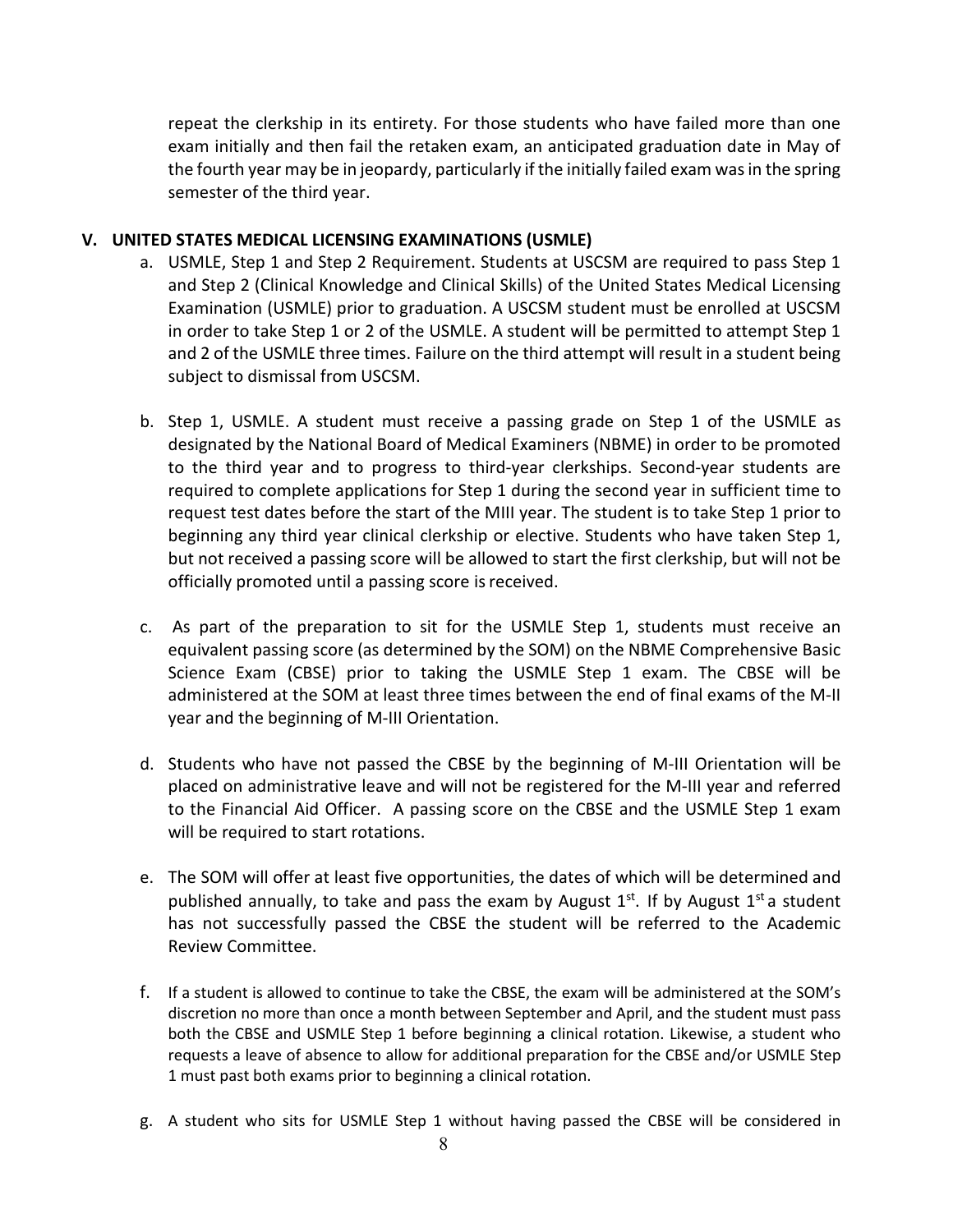violation of the Honor Code and subsequently referred to the Honor Committee.

- h. A student receiving testing accommodations will be allowed to take the CBSE with the same accommodations that have been granted for Step 1. Applications should be filed with the NBME no later than March 1st in order for the decision to be made prior to the 1st CBSE attempt. A student who receives testing accommodations, but does not file an application with the NBME, will take the CBSE under standard testing conditions. A student who appeals a denial of accommodations with the NBME will wait until the appeal is heard before sitting for the first the CBSE. The same limit of 5 attempts to pass the CBSE before going to academic review will apply whether or not accommodations are granted.
- i. Any second-year student who is unsuccessful on his/her first attempt at Step 1, and has started a clerkship, will immediately be pulled from the clerkship and placed on administrative leave. His/her second attempt shall be scheduled within eight weeks of the beginning of his/her MIII year. After completion of the second attempt, the student will re-enter the third year of medical education in the next scheduled eight week clerkship. Any student who extends preparation time beyond what is stated in this policy will need to request a leave of absence and will then be required to have a passing score reported at least 2 weeks before being allowed to return to educational activities. Any student placed on administrative leave for more than 16 weeks during the third year or fourth year of the medical curriculum will be required to complete the entire third year or fourth year in sequence upon a return to full-time student status.
- j. Any second-year student who is unsuccessful on his/her second attempt at Step 1 will immediately be placed on an administrative leave for the remainder of that academic year in order to prepare for the third and final administration of Step 1 and is expected to complete an application in sufficient time to ensure a test date and score reporting by the beginning of the first third-year clerkship period of the next academic year. In the interim, the student will not be permitted to progress further in the third year of medical education. The student will not earn academic credit for any clinical clerkship; a grade of W will be entered on the student's transcript for those clinical clerkships from which /he/she was pulled. A student preparing for the third attempt at Step 1 will develop a contract with a faculty member in the Office of Medical Education for a course of study in preparation for that exam. If successful on the third attempt, the student will begin third-year clerkships in the first clerkship period of the subsequent academic year and is required to complete the entire third year in sequence. A student who fails Step 1 on the third attempt will be subject to dismissal from USCSM upon notification by the NBME of the third failure.
- k. Step 2, USMLE. Students must receive a passing grade on Step 2 (both components) as designated by the NBME in order to graduate from USCSM. All fourth-year students are expected to sit for both components of USMLE Step 2 (Clinical Knowledge and Clinical Skills) by the last day of the sixth rotation block of the MIV year. It is the responsibility of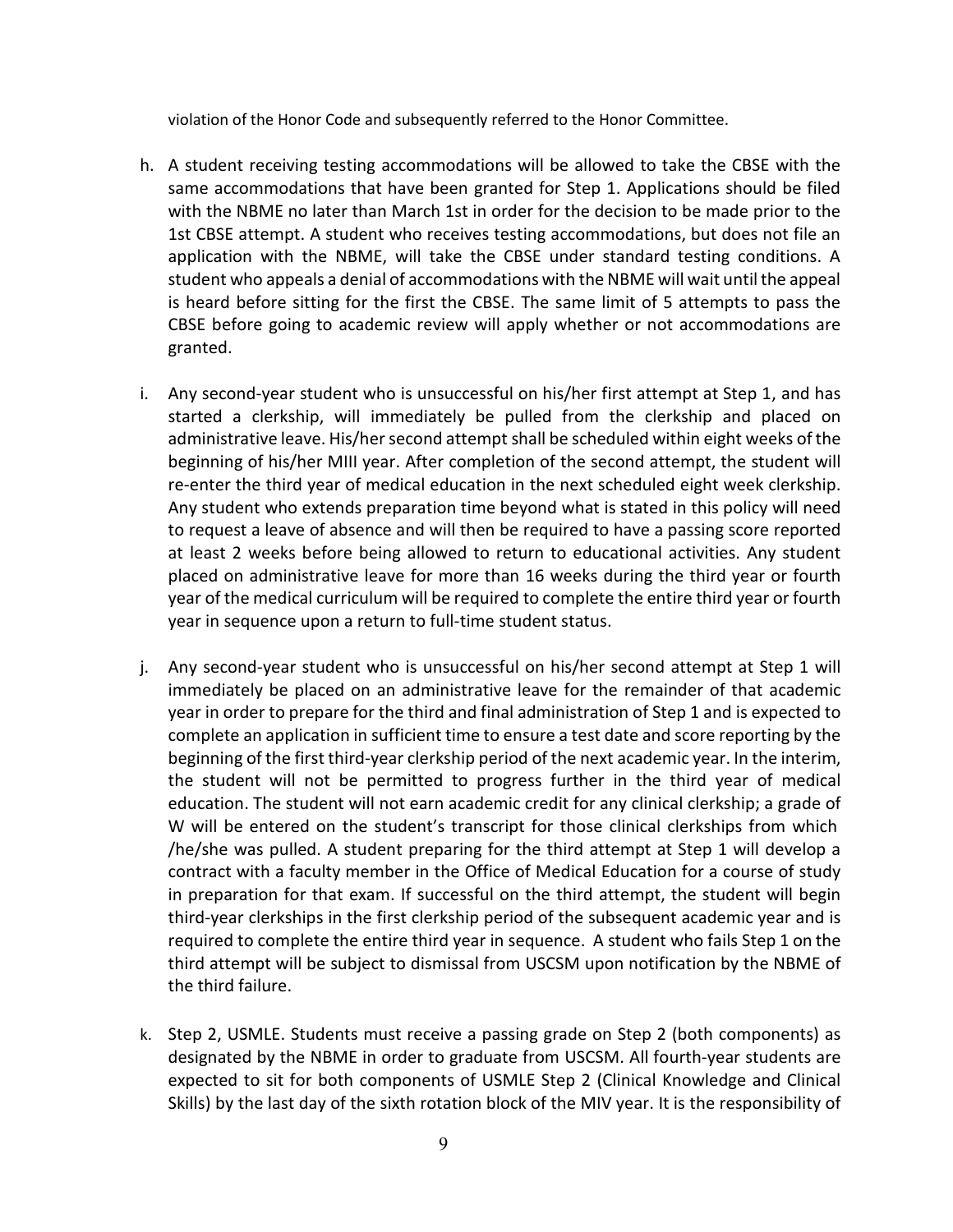any fourth-year student who is unsuccessful on his/her first attempt at either of the components of Step 2 to reapply to the NBME and to request an examination date. Students are encouraged to take both components of Step 2 as early as possible to allow for sufficient time for retesting, if necessary, so that an affected student may graduate on time.

l.

- m. Students are required to perform all elective and required rotation duties during the dates those rotations are scheduled. Except for the day prior to the Step 2 Clinical Knowledge examination, students are not allowed to take time off from rotations to prepare for that examination. The day prior to or the day after the Clinical Skills examination is allowed for travel purposes. Students are thus strongly encouraged not to take both components during a required rotation so time away from scheduled duties is minimized.
- n. Testing Under Nonstandard Conditions. The Assistant Dean for Preclinical Curriculum will assist students with documented disabilities to apply to the NBME for permission to take the USMLE under nonstandard conditions. It is the responsibility of the student to ensure that all deadlines are met and that all appropriate documentation is received by the NBME.

## **VI. COURSE/CLERKSHIP/ELECTIVE CREDIT HOURS.**

- a. Calculation of Assigned Credit Hours. The Office of Curricular Affairs and Media Resources will periodically review credit hours assigned by the Curriculum Committee to individual MI and MII courses according to the formula below. By this formula, one contact hour is assigned for every hour of lecture, large-group instruction, lecture alternative (i.e. assigned self-study module), or examination during the course of a semester. Every three hours of laboratory or small group instruction during the course of a semester will also be assigned one contact hour. Unassigned independent study time will not be counted toward total contact hours. The total number of contact hours over the semester is then divided by 16.4 weeks in the semester, not including final examination periods or days off, to arrive at the number of credit hours for that course. In the third and fourth years, one credit hour will be assigned for each week of clinical clerkship orrotation.
- b. Actual Course Credit vs. Assigned Course Credit. Calculated credit hours for a MI or MII course, as determined by the formula described in VI a., shall not differ from the number of credit hours assigned to that course by more than +/-0.2 credit hours persemester.
- c. Requests for Changes in Assigned Credit Hours. MI or MII Course Directors who wish to increase or decrease the credit hours of their courses should make the request for the change to the Curriculum Committee.

### **VII. GRADE CHANGES**

a. Grade Changes. A grade cannot be changed by the department after it has been submitted to the Director of Enrollment Services/Registrar except when an error in computation or transcription has occurred.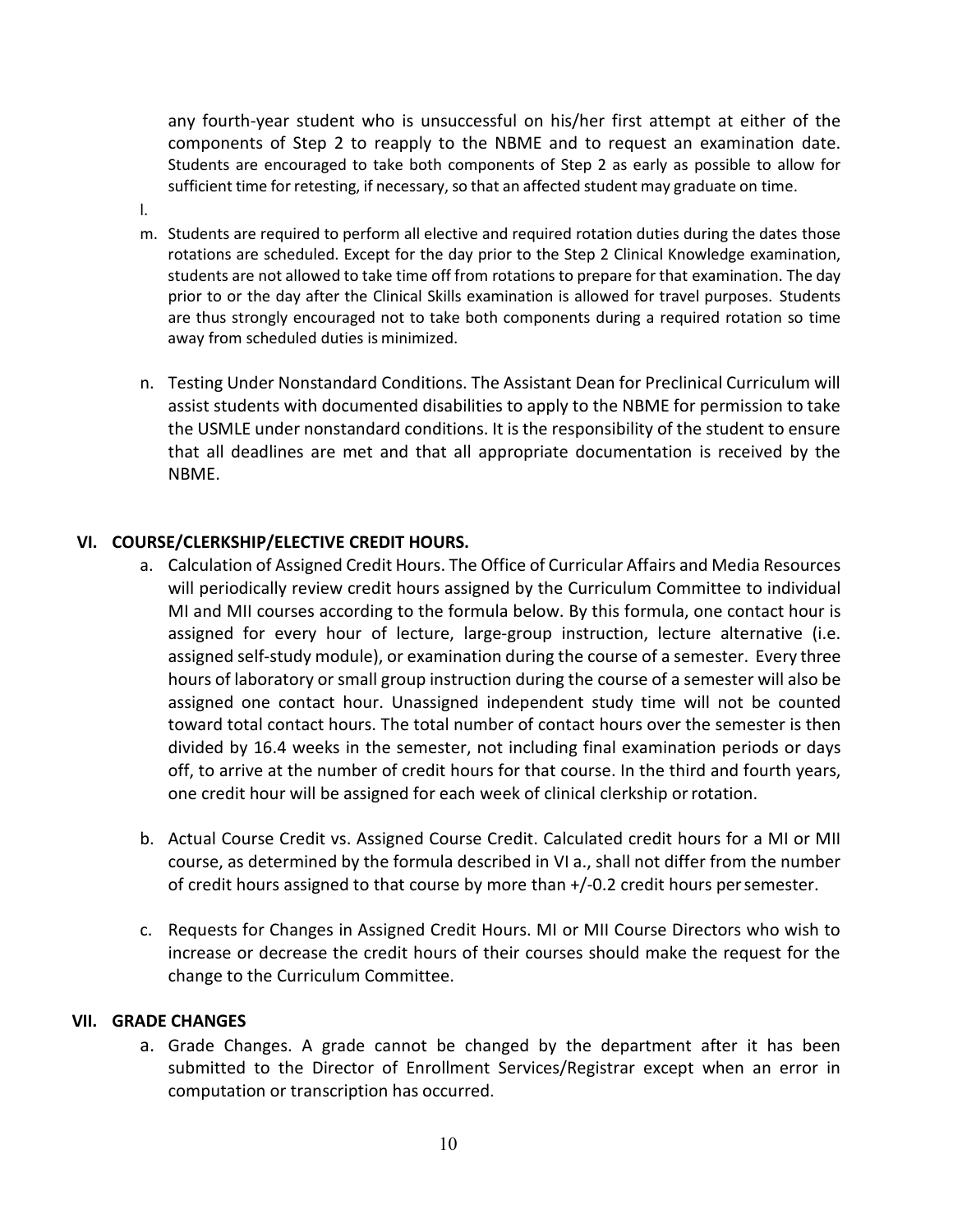- b. Grade Change Committee. A subcommittee of the Academic Standards Committee has been established by the Dean to monitor this policy; the Director of Enrollment Services/Registrar serves as staff member to this subcommittee.
- c. Requests within One Year. Requests for a grade change must be made to the Director of Enrollment Services/Registrar, according to the established procedure, within one year of the completion date of the course, clerkship, or elective.
- d. Student Appeal of Grades. The procedures shall not extend to matters of grading student work where the substance of a complaint is simply the student's disagreement with the grade or evaluation of his/her work. Such matters shall be discussed by a student and his/her instructor; final authority shall remain with the instructor. Students have the right to be graded in an equitable manner, free from arbitrary bias or capriciousness on the part of faculty members. The basis of a student grievance shall be a violation of Teaching Responsibility policies contained in the Faculty Manual [\(http://www.sc.edu/policies/facman/Faculty\\_Manual\\_Columbia.pdf\)](http://www.sc.edu/policies/facman/Faculty_Manual_Columbia.pdf); or a violation of the policies on Protection of Freedom of Expression or Against Improper Disclosure, as stated in Carolina Community [\(http://www.sc.edu/policies/ppm/staf628.pdf\)](http://www.sc.edu/policies/ppm/staf628.pdf). Students who believe they have the right to grieve under this policy should, within 30 calendar days of receiving a grade, contact the Associate Dean for Medical Education to review the appeals process. The complete policy is housed in the USCSM academic bulletin, which is housed on the SM website.

### **VIII. CLASS ATTENDANCE**

- a. Absences. Enrollment at USCSM obligates the student to complete all assigned course work promptly and to attend classes on a punctual and regular basis. Absences, whether excused or unexcused, do not absolve the student of these responsibilities.
- b. Grade Penalties for Excessive Absences. Students are expected to attend all regular class sessions. The course or clerkship director has the prerogative to exact a grade penalty for excessive absences. Unsatisfactory class attendance may be considered adequate reason for the instructor to refer to the Student Promotions Committee for consideration in the promotion process.
- c. Notification of the Office of Student and Career Services. Any student who finds it necessary to be absent from a quiz, examination, or other required academic experience due to an emergency situation, illness, or hospitalization is required to notify the Office of Student and Career Services and the affected course/ clerkship director of the reason for the absence prior to the absence or as soon as possible thereafter. Notification should be in the form of a phone call, voice message, or email to both the Office of Student and Career Services **and** the course/ clerkship director(s). When requested, the student will provide written verification of the reason for the absence from the treating physician or other professional, to the Office of Student and Career Services. Within the guidelinesof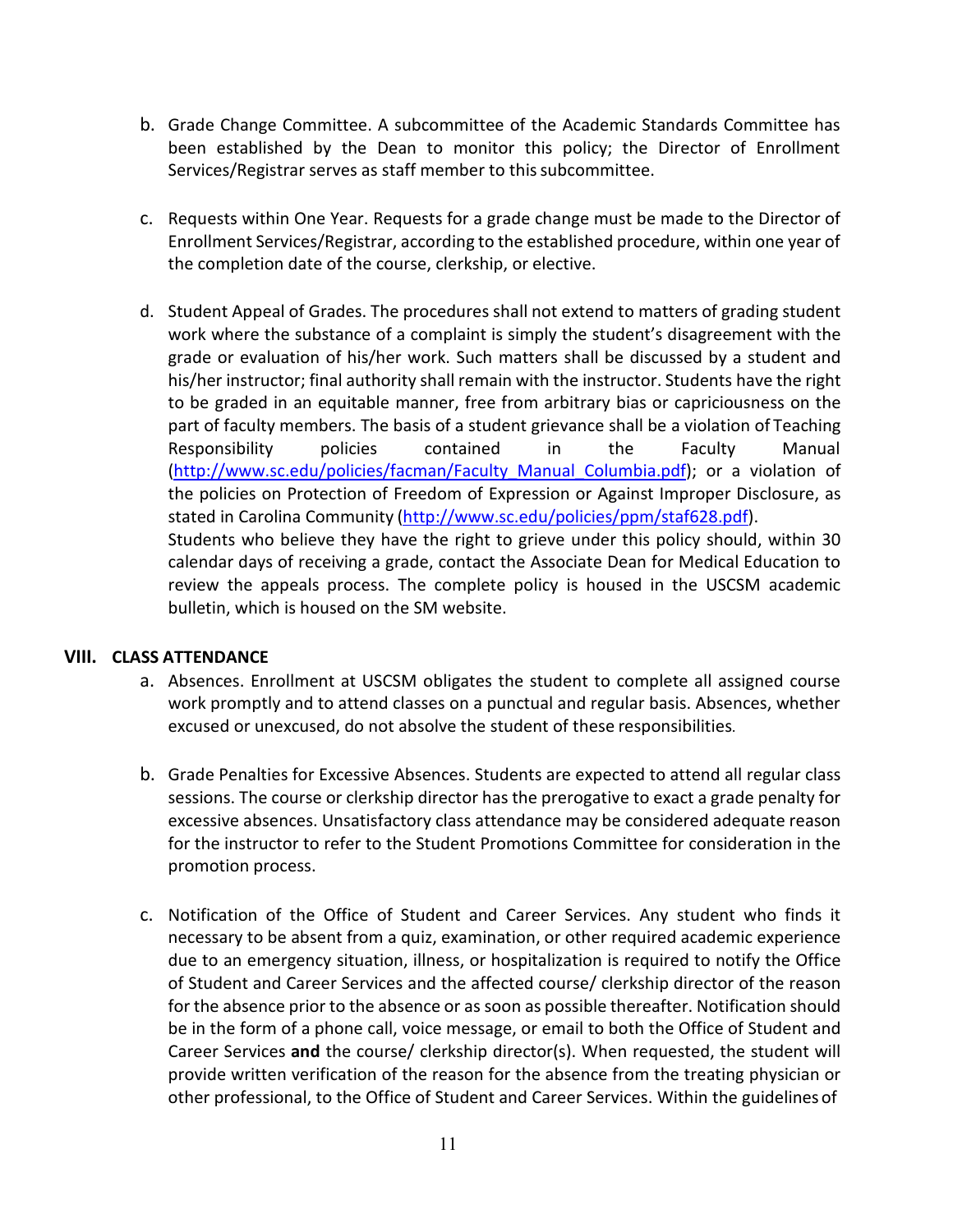USC policy, the course/ clerkship director will determine whether or not an absence from class shall be excused. Under these guidelines, absences from examinations, structured laboratory assignments, or other academic requirements may be made up at the discretion of the course or clerkship director.

- d. Lack of Notification. Any student who does not provide appropriate notification to the Director of Student Services and/or who does not provide written verification of the reason for the absence when requested to do so may forfeit the opportunity to make up missed examinations and/or other academic experiences. A request for an excused absence received after the absence has occurred will not be accepted unless it was not possible to present proper advance notification.
- e. Inclement Weather Policies for MI and MII Students. USCSM MI and MII classes are canceled when USC Columbia classes are canceled in times of inclement weather. USCSM MI and MII classes begin on a delayed schedule when USC Columbia classes begin on a delayed schedule in times of inclement weather.
- f. Inclement Weather Policies for MIII and MIV Students. The holiday and inclement weather policies have been developed and approved for MIII/MIV medical students are discussed in the Student Handbook to Clinical Rotations and The Clerkship Directors Handbook both of which can be accessed through the Office of Curricular Affairs and Media Resources webpage.

### **IX. MIV ELECTIVES**

- a. Electives. An MIV student may schedule up to five four-week elective experiences in the MIV year with the approval of his/her advisor and the Assistant Dean for Clinical Curriculum and Assessment.
- b. Away Electives and Acting Internship. Up to four (4) rotations (electives, selective, and AI) may be scheduled away, and no more than three (3) electives (including the AI and selective) may be scheduled in the same specialty or subspecialty. One or two additional rotations beyond the nine required rotations can be scheduled, if desired, in any specialty or subspecialty and at any approved site, in the two four week blocks available for vacation.
- c. SCAHEC, Florence, Grand Strand, and Greenville Hospital System Electives. Electives offered by the SC Area Health Education Consortium (SCAHEC), Florence, Grand Strand, and the Greenville Hospital System are considered to be USCSM electives and are not considered "away" electives for medical students.
- d. Approval Process for MIV Electives. All USCSM and SCAHEC electives are reviewed and approved by the appropriate departmental Chair and by the Assistant Dean for Clinical Curriculum and Assessment prior to their inclusion in the USCSM [Medical](http://electivecatalog.med.sc.edu/index.asp) Student Elective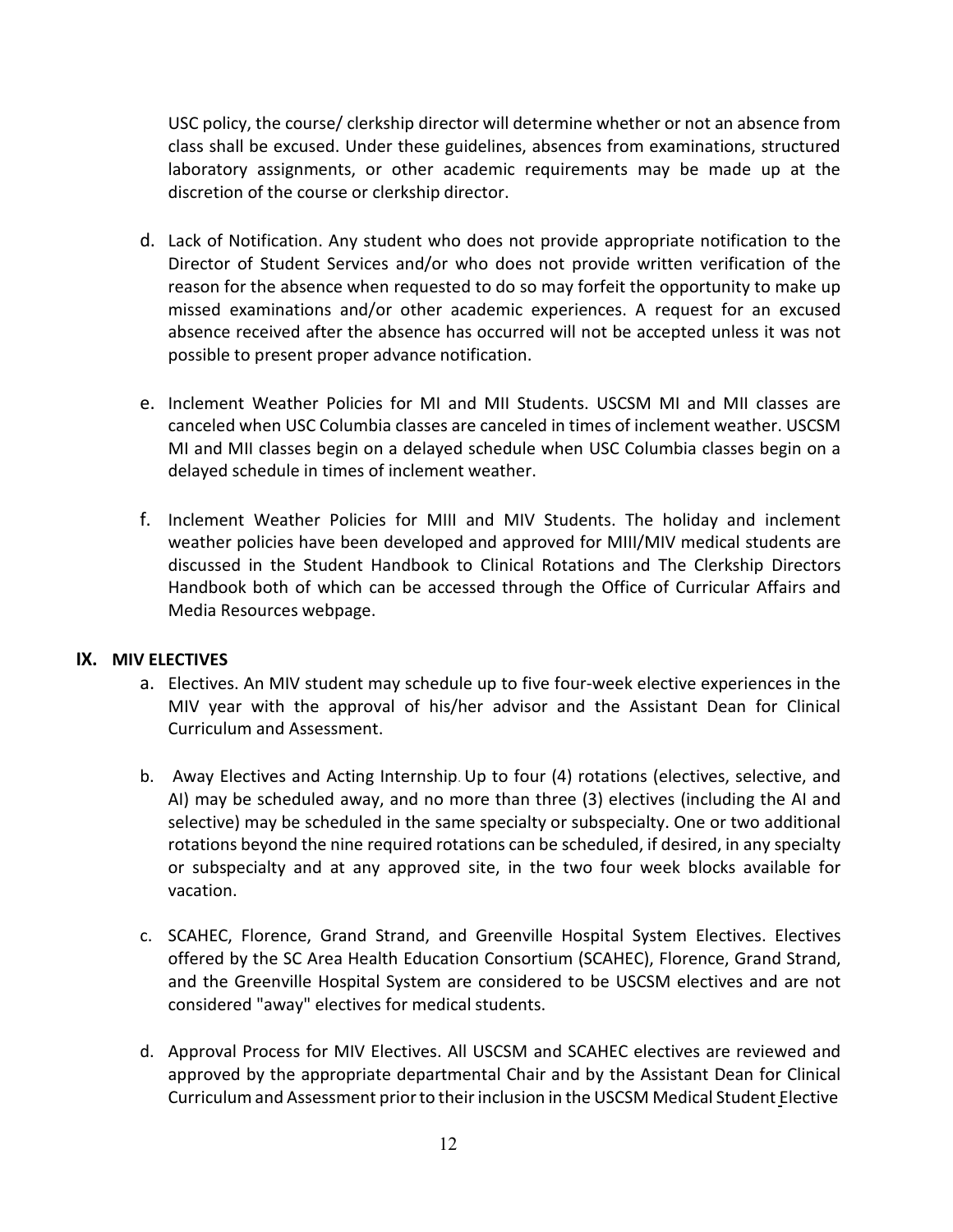[Catalog.](http://electivecatalog.med.sc.edu/index.asp) Students wishing to do "away" electives mustsubmit a description of the elective experience to the appropriate departmental Chair and the Assistant Dean for Clinical Curriculum and Assessment and receive their approval of this elective as equivalent to educational experiences offered by USCSM prior to scheduling that "away" elective in his/her MIV curriculum.

### **X. VISITING STUDENTS**

- a. Enrollment in MIV Electives. A student enrolled and in good academic standing at another medical school may take MIV electives at USCSM.
- b. Maximum of Two Electives. A visiting student may take a maximum of two four-week MIV electives at USCSM.
- c. Application Fee. A visiting student is charged a \$150.00 application fee for each MIV elective.
- d. Students from LCME-accredited and American Osteopathic Association-accredited Medical Schools. A student enrolled at an LCME-accredited or American Osteopathic Association-accredited medical school will make application for MIV electives to the Visiting Student Coordinator in the USCSM Office of Admissions and Enrollment Services. Application procedures include completion of the following: an application page, HIPAA confidentiality statement, Multi-System Request form, and accompanying BBP module and quiz. All forms must be submitted with the application fee for processing. The rotation then requires the approval of the department chair and the elective director.
- e. Students from MUSC. A student enrolled at MUSC may take USCSM MIV electives at Palmetto Richland Memorial Hospital (PRMH) through the SC Area Health Education Consortium (SC AHEC); application should be made to SCAHEC and the Medical Education Office at PRMH. A student enrolled at MUSC may make application for other USCSM MIV electives (other than those offered at PRMH through SCAHEC) by means of the same procedures in place for students at other LCME-accredited medical schools.

### **XI. COURSE EXEMPTIONS**

a. Course Exemptions in MI and/or MII Year. All students accepted to USCSM are expected to enroll and successfully complete all required courses. When a student with specialized training enters USCSM, he/she may apply to exempt certain required MI and/or M-II courses. With the concurrence of the Assistant Dean for Preclinical Curriculum and the appropriate department chair, the student may be given an examination to measure the student's degree of proficiency in the appropriate area or the student's previous course work in the appropriate area may be reviewed to determine its equivalence to the relevant USCSM course work. Any exemption should be granted before matriculation in the course and must be granted no later than one academic week aftermatriculation.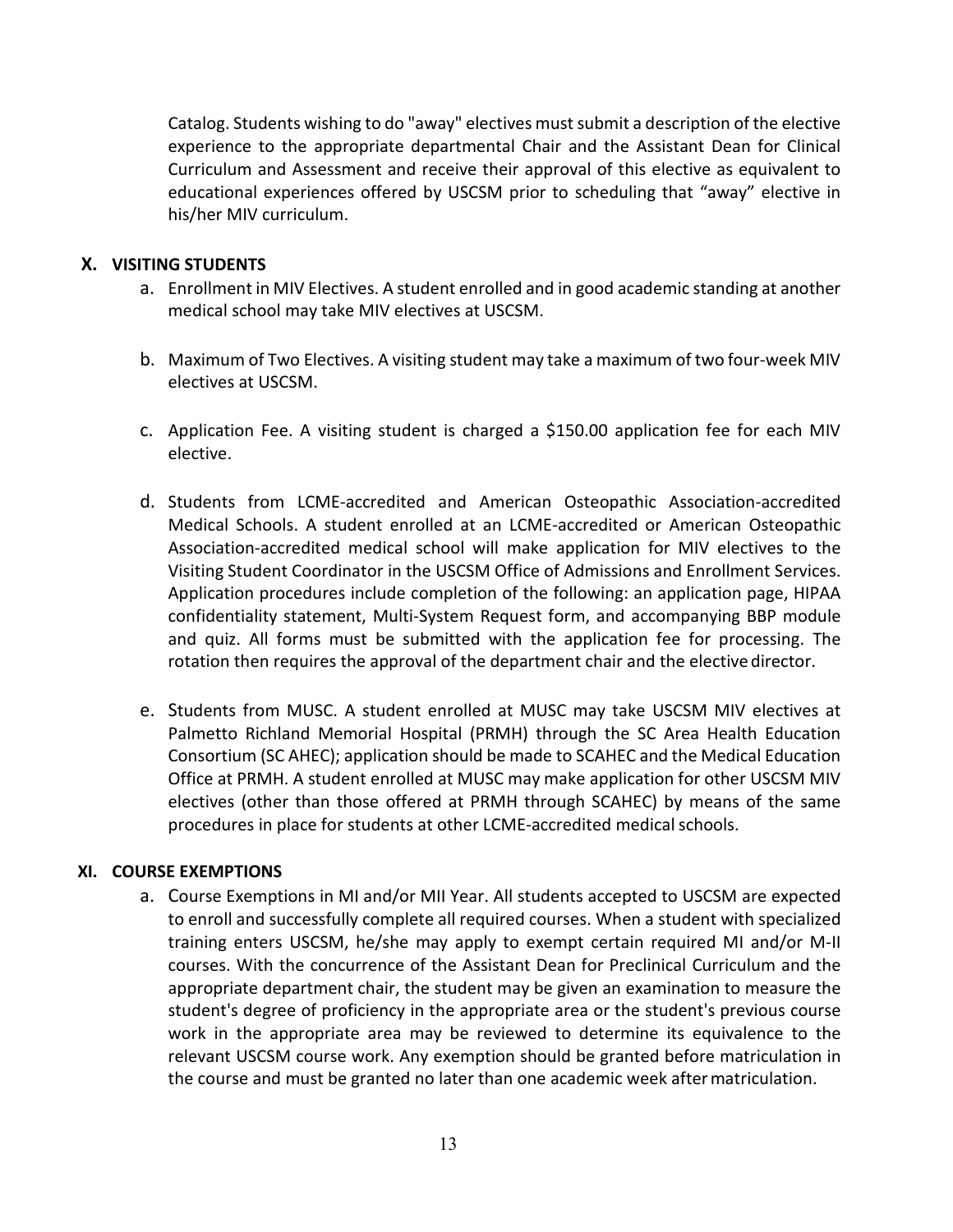- b. Transfer with Advanced Standing into the M-II Year. A student accepted for transfer with advanced standing into the M-II year from another LCME-accredited medical school will be required to submit course syllabi from all first-year medical school course work for review by the relevant USCSM course director. Following this review and evaluation, USCSM course directors will advise the Assistant Dean for Preclinical Curriculum of the equivalence of course work completed at the medical school from the student is transferring and of any deficiencies in the student's medical education as compared to course work completed by USCSM students. In the case of (a) deficiency(ies), the student will be required to remediate successfully the deficiency(ies) with appropriate members of the USCSM faculty prior to April 1 of the MII year.
- c. Transfer with Advanced Standing into the M-III Year. A student accepted for transfer with advanced standing into the M-III year from another LCME-accredited medical school shall be considered as having completed an equivalent basic science education to that completed by MI and M-II students at USCSM when the transfer student documents successful completion of the basic science curriculum at the medical school from which he/she is transferring and provides official documentation from the National Board of Medical Examiners (NBME) to USCSM of a passing score of Step 1 of the USMLE.

### **XII. LEAVE OF ABSENCE/ADMINISTRATIVE LEAVE**

Student use of facilities and services. Students who are granted a leave of absence or who are placed on administrative leave from USCSM are eligible to use USCSM facilities and support services during the period of leave, including the medical library, computer resources, study areas, student lounge, Humphries Fitness Center, programs and activities of the Office of Student and Career Services.

### **XIII. CURRICULAR ASSESSMENT**

- a. Course and Clerkship Evaluation.
	- i. Course Evaluations: At the end of each semester, all course evaluations will be posted on Blackboard in an independent study course used solely for evaluation purposes. Only selected personnel in the Office of Curricular Affairs and Media Resources will have access to these special courses. Each student will receive a check mark in his or her grade book after submission of each evaluation. A submitted evaluation goes into an anonymous data pool containing all the evaluations for that course. Results of each course evaluation will be shared with course directors, but only after the final grades for the evaluated course have been submitted to the registrar. Course evaluations are to be completed by the end of reading day each semester.

**Course evaluations are considered mandatory as part of the overall professional responsibilities inherent to medical education.**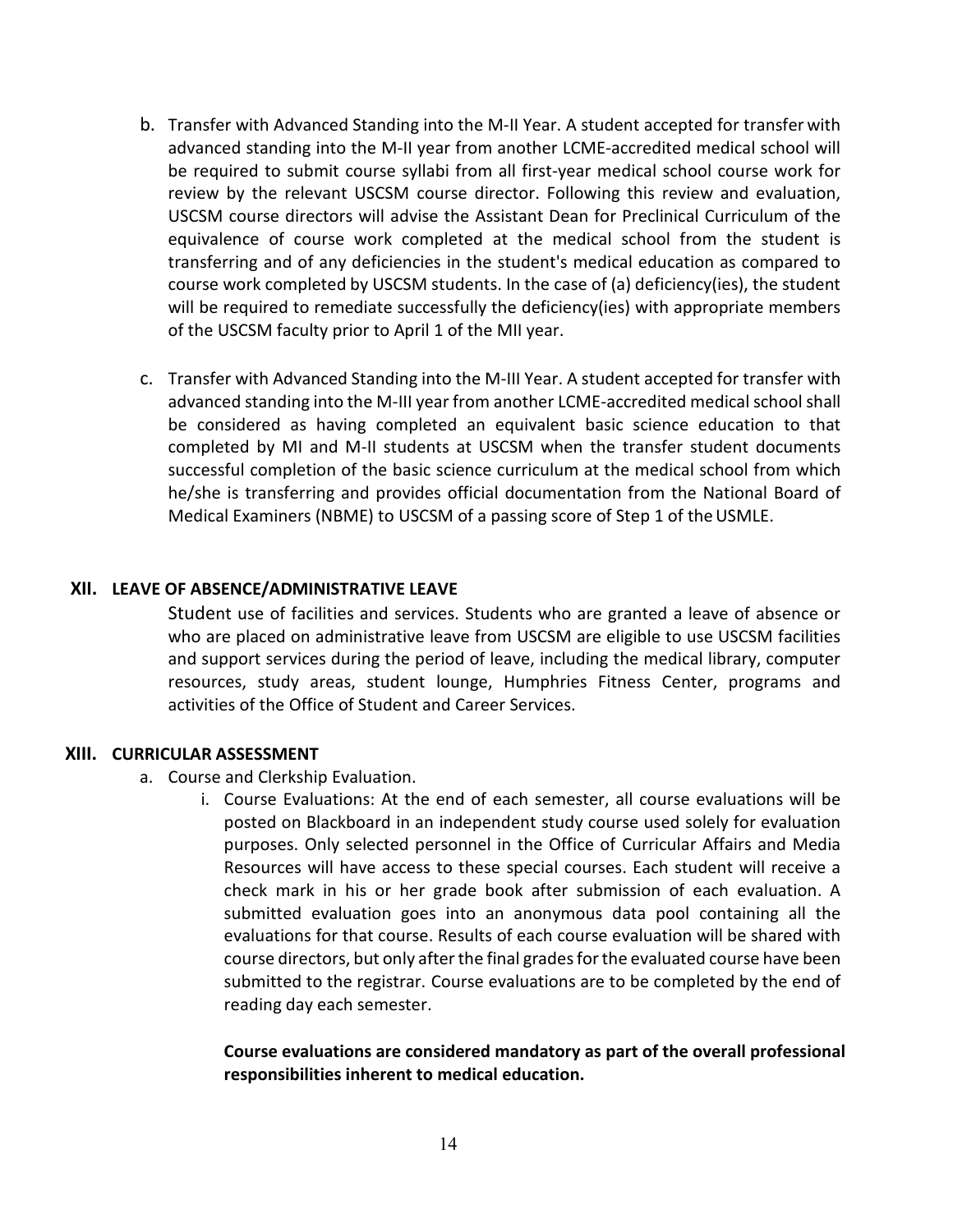**Consequences for Failure to Submit Course Evaluations:** All MI/MII students will be required to submit a course evaluation for each course in which they are registered. A student failing to submit course evaluations will have a non-cognitive performance evaluation completed and placed in his/her student file.

- ii. Clerkship Evaluations: MIII and MIV required clerkships and rotations shall be evaluated by students by means of on-line clerkship evaluations at the conclusion of each two-week, four-week, six week, or eight-week instruction period. Data collected from these evaluations will be distributed to MIII and MIV directors and department Chairs on a regular basis, as well as to members of the Curriculum Committee. Data will not be released to MIII and MIV Directors or Chairs until final grades for the evaluated clerkship have been submitted to the USCSM Registrar. Students will receive an incomplete for the clerkship until evaluations are submitted.
- b. Preclinical Faculty Evaluation. The processes by which faculty members teaching in the preclinical curriculum are evaluated and the resulting data distributed are the responsibility of the USCSM Office of Curricular Affairs and Media Resources.

At the School of Medicine, faculty evaluations are available at scheduled times on Blackboard in an independent study course used solely for evaluation purposes. If Blackboard is not applicable, an alternate form of electronic evaluations will be completed. The evaluations are tracked per student for the sole purpose of identifying which students have submitted the faculty evaluations. This prevents duplication of evaluations by one student. Faculty evaluations can be completed at any time during the semester in order to accommodate courses utilizing guest lecturers and clinical professors. Results will not be available until the end of the semester and after course grades have been submitted.

A copy of the evaluation is sent to the instructor, the pertinent course director and department chair, the Associate Dean for Medical Education and either the Assistant Dean for Preclinical or Clinical Curriculum at the end of each semester. Faculty evaluations are considered privileged information.

c. Clinical Faculty Evaluations. By request of the clinical department chairs, each department establishes its own method and criteria for MIII and MIV teaching faculty evaluations.

### **XIV. REQUIREMENTS FOR GRADUATION**

a. Academic Progress. In order to be promoted to the next academic year or to be permitted to continue to the next academic semester, a student must be recommended for promotion or continuation to the Dean by the Student Promotions Committee. A student should maintain a 2.000 grade point average in order to be promoted to the next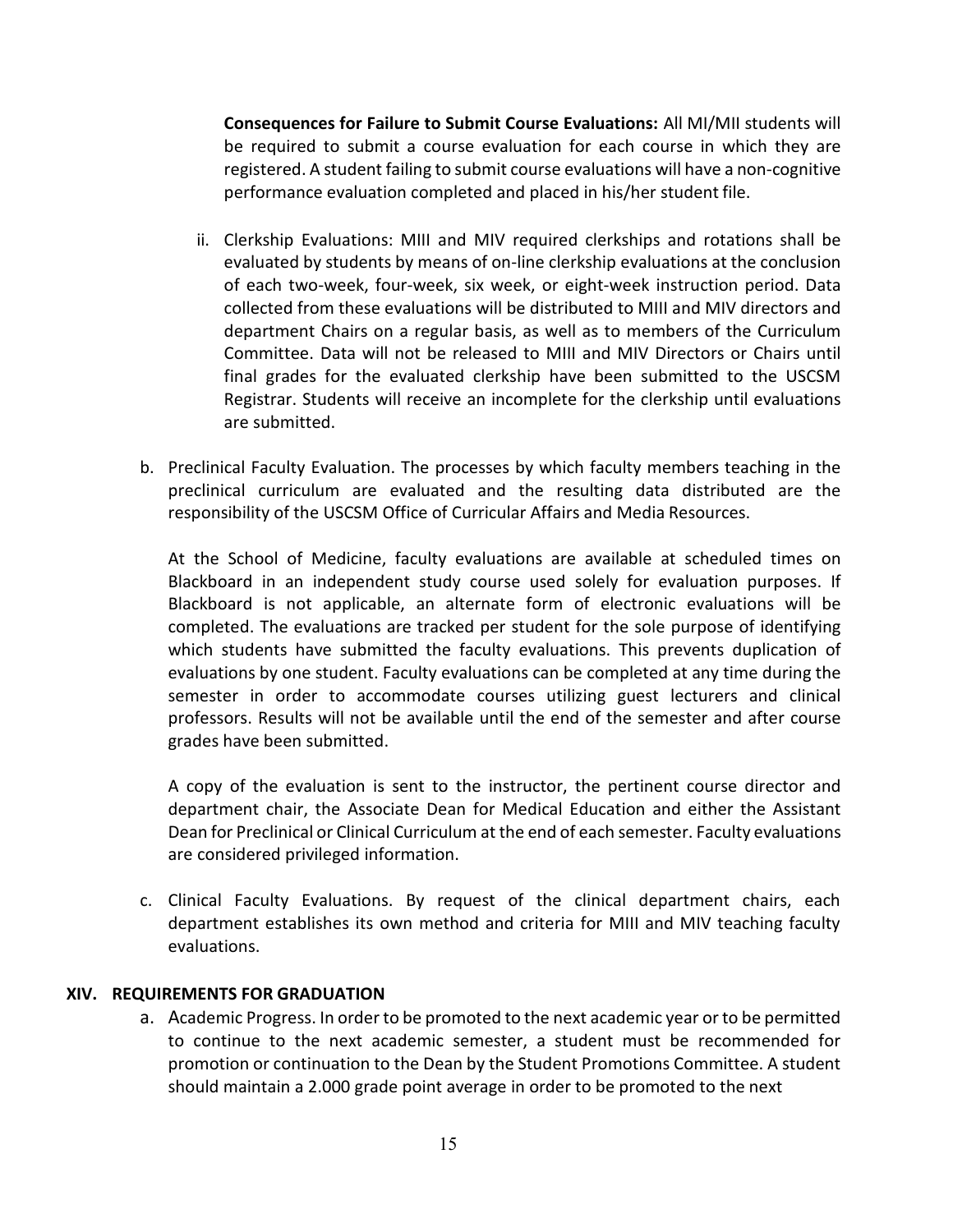academic year or permitted to continue to the next academic semester. A student receiving lessthan a 2.000 grade point average in an academic semester or academic year or less than a 2.000 cumulative grade point average is subject to dismissal.

- b. Unsatisfactory Progress. The grade of D is considered to denote unsatisfactory progress in any course or clerkship. Any student receiving a grade of D, regardless of semester GPA, will be required to go before Academic Review and Student Promotions Committee. The Student will be required to remediate the course.
- c. Repeat of a Course/Clerkship Failed. The grade of F is used to denote failure in a course; a student receiving a grade of F in one or more courses is subject to dismissal. A student receiving an F grade in a course may be permitted by the Dean, in consultation with the Student Promotions Committee, to repeat the course. A student permitted to repeat a preclinical course may repeat the course at USCSM or at another medical school approved by course director and the Assistant Dean for Preclinical Curriculum. A student permitted to repeat a clinical course must repeat the course at USCSM. If the student fails to achieve a C or better grade in the repeated course, the student will be subject to dismissal from USCSM or will be required to repeat the academic year, at the discretion of the Dean in consultation with the Student Promotions Committee.
- d. Grade Report for the Repeated Course. Upon satisfactory completion of the repeated course, both the original F grade and the grade received in the repeated course will be recorded on the student's transcript. Grade points and credit hours for both grades will be calculated into the cumulative grade point average that is used for promotion decisions and in the determination of class rank.
- e. Failure of a Continuing Course. In the case of a continuing course (Biochemistry, Pathology), if a student receives an F grade in the first semester and the student is permitted by the Dean, in consultation with the Student Promotions Committee, to continue to the next semester, the student will be required to attend classes of the course during the second semester and take all examinations in that course on a pass/fail basis and then repeat the course.
- f. Repeated Semester/Year. A student will not usually be permitted to repeat more than one academic semester or academic year. A student who is repeating the semester or year must receive a grade of C or better in repeated courses in order to be promoted to the next academic year or permitted to continue to the next academic semester. A student who fails to receive a grade of C or better in repeated courses is subject to dismissal.
- g. Grade Points for Repeated Semester/Year. If a student is required to repeat an academic semester or academic year, grade points and credit hours from the original semester or year will not be calculated into the cumulative grade point average for the purpose of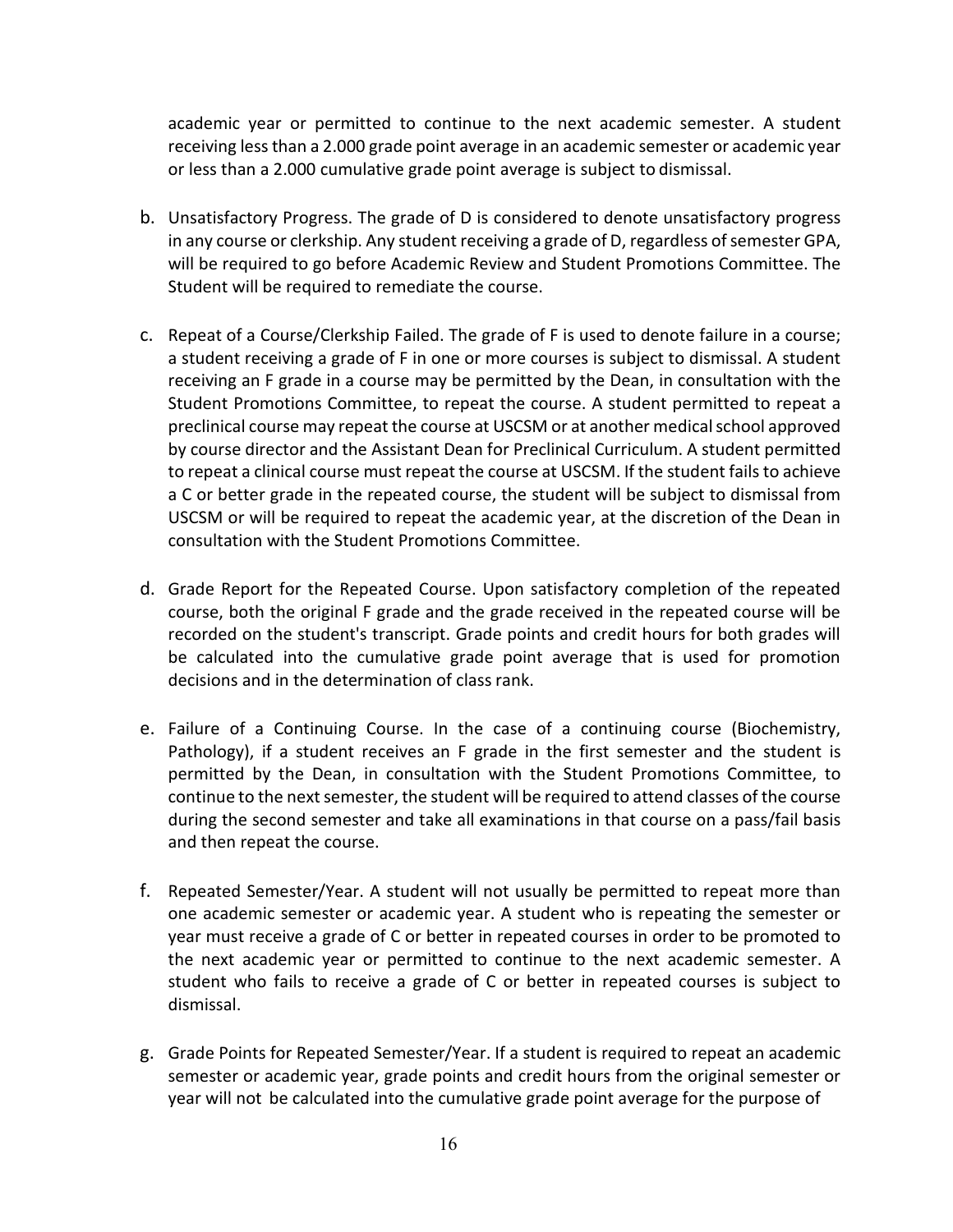promotions decisions. For all other purposes, grade points and credit hours from the original academic semester or academic year will be calculated into the cumulative grade point average.

- h. Personal and Professional Conduct. Student progress is based upon professional performance that includes both cognitive mastery of the basic and clinical sciences and personal and professional conduct that reflects the high standards of moral and ethical behavior and judgment necessary for professional practice as a physician. Factors which could result in a student's suspension or dismissal from USCSM, regardless of his/her grades in basic science course work and clinical clerkships and electives, include, but are not limited to, violations of the USCSM Policy on Evaluation of Personal and Professional Conduct, violations of University regulations as described in the *Carolina Community* or conviction of a criminal offense.
- i. Clinical Standards Attainment Documentation. Student proficiency in the clinical skills necessary for competent generalist medical practice is required. The necessary clinical skills are selected by the faculty and the documentation of the attainment of proficiency in them is accomplished during course and clerkship experiences. Course and clerkship directors obtain the necessary documentation from the faculty and supply the notification of satisfactory completion to the Administrator of Enrollment Services/Registrar accompanying the grade report. Failure to complete the clinical skills requirement of a course or clerkship will result in a grade of Incomplete and redemption will be necessary prior to advancement to the next clerkship. Completion and documentation of proficiency in all the required clinical skills is necessary forgraduation.
- j. Patient Encounter Data. MIII and MIV students on the six required M-III clerkships and the M-IV acting internship track patient encounters using an online program. Patient demographics and ICD codes are recorded so clerkship directors can ensure appropriate clinical education diversity, both culturally and medically.
- k. Requirements for Graduation. Upon recommendation by the USCSM faculty, the University of South Carolina will confer the degree of Doctor of Medicine upon candidates who have:
	- i. Attained the Schools' educational objectives as evidenced by satisfactory completion of prescribed basic science and clinical courses and electives and acquisition of all required clinical and technical skills;
	- ii. Passed Steps 1 and 2 (both components) of the USMLE
	- iii. Attended the University of South Carolina School of Medicine on a full-time basis for a minimum of two years
	- iv. Discharged all financial obligations to USCSM and to the University
	- v. Completed any additional requirements as mandated by the USCSM Academic Standards Committee.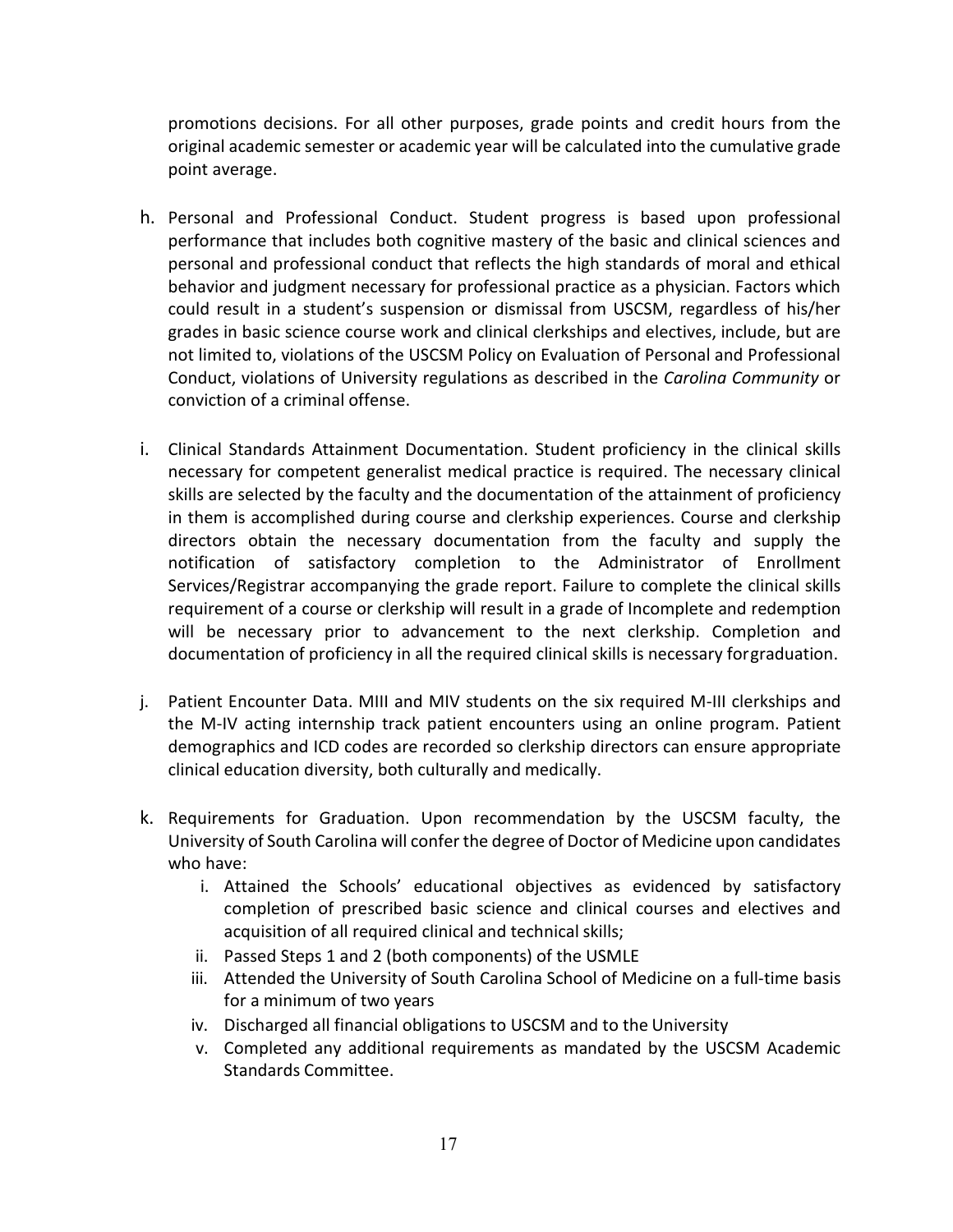l. In order to graduate in the May commencement ceremony, fourth-year students must successfully complete all academic requirements by May 31. Similarly, in order to graduate in August or December, fourth-year students must successfully complete all academic requirements by August 31 or December 31, respectively.